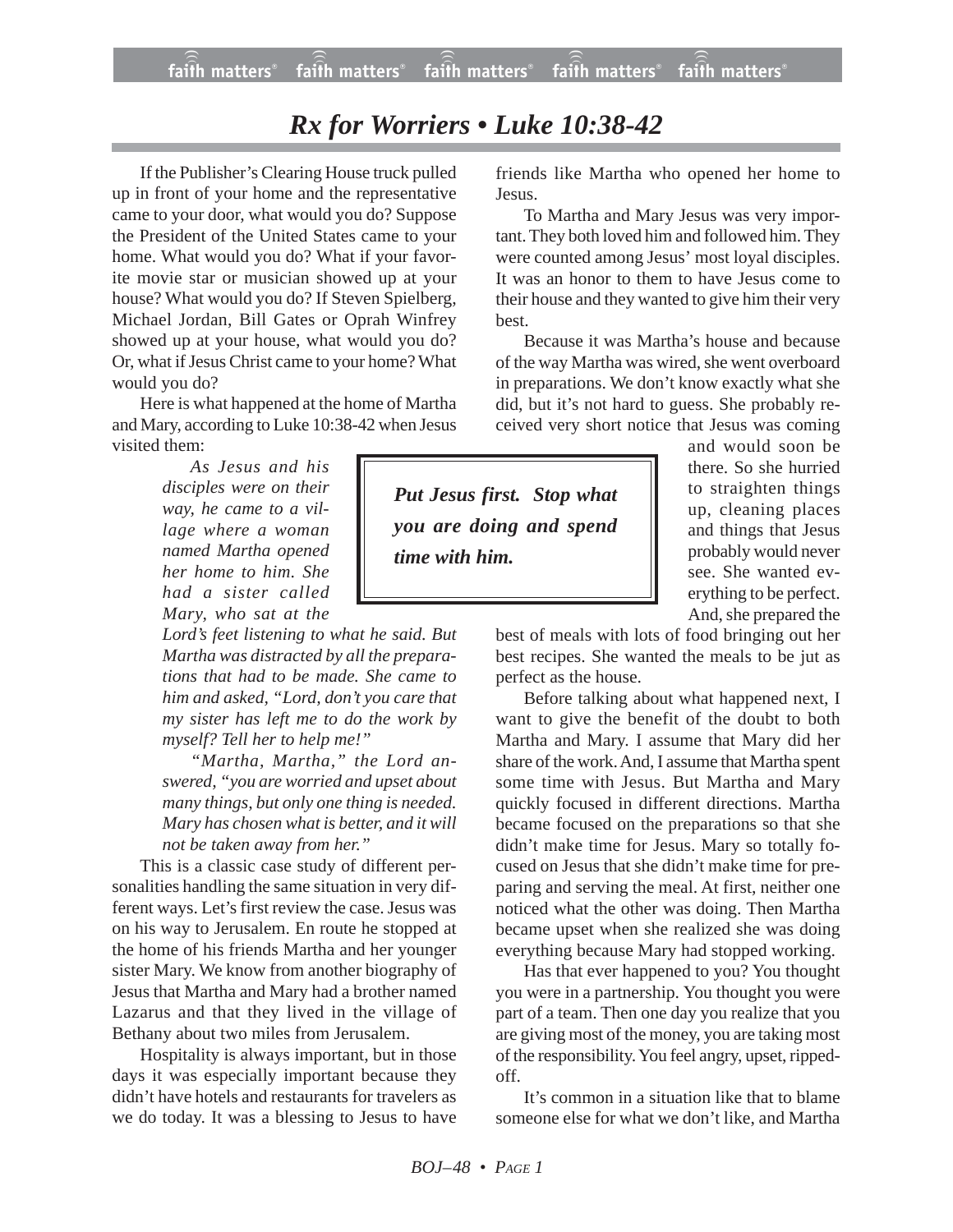## **faith matters® faith matters® faith matters® faith matters® faith matters®** ))) ))) faith matters® faith matters<sup>®</sup> faith matters

was the same way. She decided to blame Jesus. Instead of taking responsibility for herself, she laid the responsibility on him, saying, *"Lord, don't you care that my sister has left me to do the work by myself? Tell her to help me!"*

Occasionally people come to me and ask me to change the behavior of other people. Get the church to do it! Get somebody to fix things. Tell them what they are supposed to do. And that is pretty much the case here. Jesus came to her home. Martha became distracted by her tasks. She complained to Jesus and asked him to fix the situation.

In medical or in counseling terms there would be a distinction between what is called the presenting problem and the underlying or actual problem. Often what we say is the matter has nothing to do with what is really the matter. Martha's presenting problem was that Jesus did not care and Mary was not helping. Jesus quickly diagnosed the case. He said, *"Martha, Martha, you are worried and upset about many things, but only one thing is needed."*

The truth is that we do not fully understand all that Jesus meant by this statement. It is possible that Martha was preparing a buffet when Jesus only needed a cheese sandwich. He told her she was worried about many foods when he only needed one. In other words, she was doing what she wanted, not what he wanted. She was making unnecessary work that was really a waste because he wasn't going to eat it, anyway.

Several years ago Charleen and I were invited to the home of some friends. We were told to arrive around 8 o'clock at night. They never said anything about food, so we ate a big dinner before going. They invited us into their living room for the first half hour and had some snacks and beverages. I wasn't hungry but I ate out of courtesy more than need. It was then that they invited us into their dining room for a huge full course meal. Charleen and I looked at each other and decided we had to eat as much as we could. I thought I was going to get physically ill before the meal was finished. I wish I had remembered Jesus' line when he said, "You prepared many things, but only one thing was needed," that was a cracker!

But the amount of food wasn't really the problem. The real problem was that Martha was worried and upset about things that she should not have been worried and upset about. It is a common problem. There are millions of Marthas in our world today. We are inclined to worry and get upset and then blame other people or find excuses to justify the way we feel.

I have read this story many times and have heard Bible teachers and students analyze Martha and Mary. Most of the time people try to make Martha the bad guy and Mary the good guy. It is presented that Mary really loved Jesus and Martha loved the kitchen. Frankly, I don't see it that way. Maybe it's because I identify too much with Martha. I like to do things and I like to do them right. If I were part of this story in Jesus' biography, I would be in the kitchen helping Martha. So, it seems to me that Martha was a good person trying to do the right thing. She truly meant well, but she had a problem . . . and Jesus had a prescription to help her.

The first part of Jesus' three-part prescription for Martha was to experience Jesus' compassion. His words to her were not harsh, condemning or confrontational. He looked her in the eye and simply said, *"Martha, Martha . . . ."* There is warmth to his words. They are the words of a friend, not a critic. They are words of love, not anger. They are words of caring and compassion.

Jesus gives us a lesson here about how to criticize. There is helpful and there is destructive criticism. Jesus clearly wanted to help Martha.

Over the years I have received my share of criticism. Much of it is because I deserved it and much of it is because I deal with people and dealing with people always generates criticism. I have learned that those who confront and criticize me with anger and animosity usually trigger my defenses. They hurt me more than they help me. But those who know me, who speak my name with kindness, who genuinely care and want to help are the people whose criticism helps me the most. And that's the way Jesus criticized his friend when he said, *"Martha, Martha. . . ."*

Whether your problem is worry, anger, distraction, upset or something else, I recommend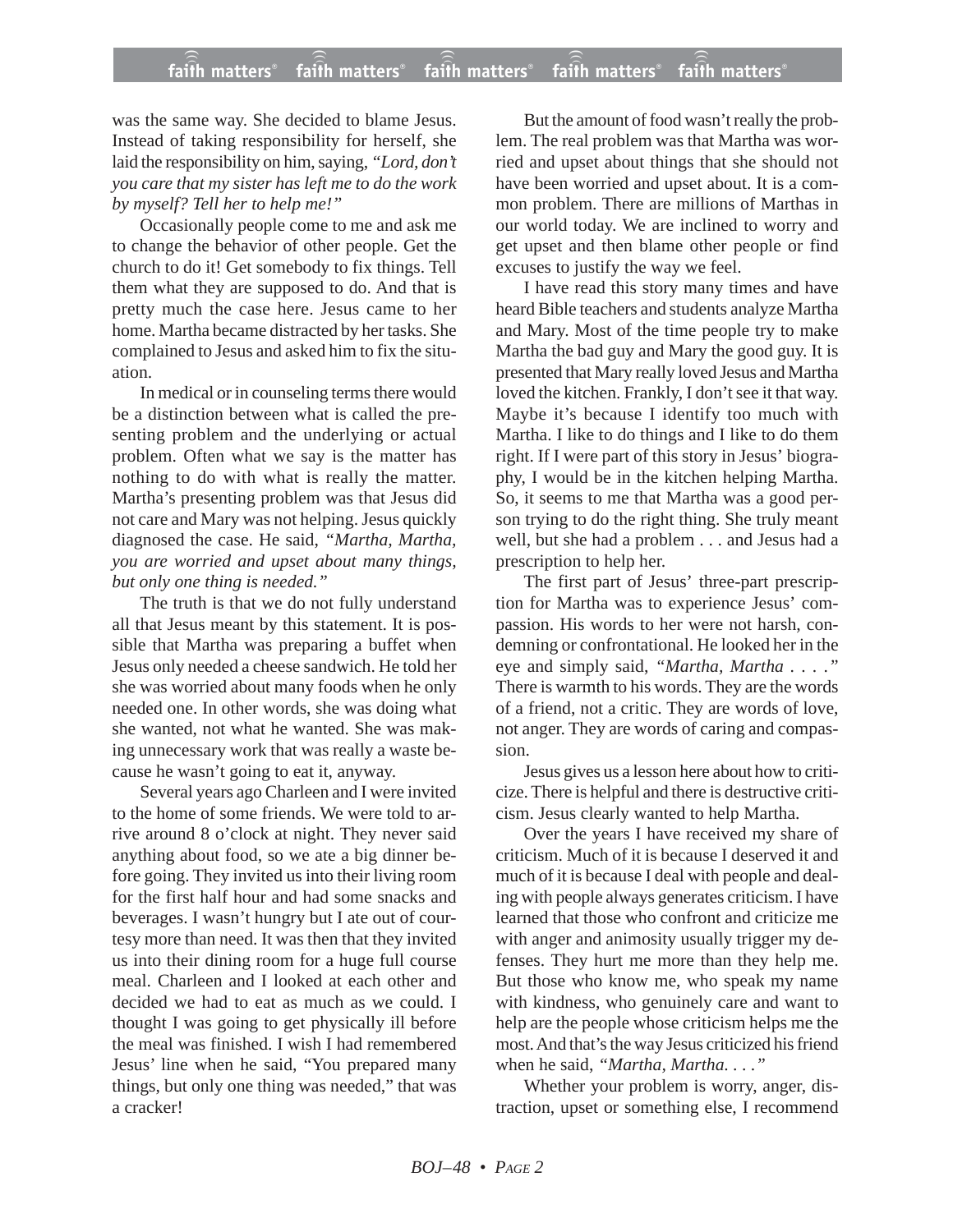## **faith matters® faith matters® faith matters® faith matters® faith matters®** ))) ))) faith matters® faith matters faith matters

that the first place to experience the prescription for help is to hear and receive the compassion of Jesus. Jesus, the Son of God, comes to you with love, warmth and outrageous grace. He speaks your name. He knows who you are. He will not overlook or ignore problems, but he will always treat you with compassion. Take Jesus' prescription for worry and other problems. Accept his compassion.

The second dose of Jesus' three-part prescription is to understand the problem. Jesus was direct and simple: *"Martha, you are worried and upset about many things."* Martha was fragmented. She was divided. She had lost focus and integration. She was overwhelmed by all she had to do.

Martha's problem is also a modern American problem. We stress ourselves out with all we want to do. Our lists are longer than the hours we have to do it. Our minds manufacture catalogues of

everything that can go wrong. We are like volcanoes that build up pressure until we burst out in anger and frustration against the closest person. In Martha's case, it was Jesus.

An interesting article by Wayne Muller in the Minneapolis Star Tribune described the modern Martha-problem very well. He wrote:

> As the founder of a public charity, I visit the offices of wealthy donors, crowded social-service agencies and the small homes of the poorest families. Remarkably, within this mosaic there is a universal refrain, "I am so busy." I speak with people in business and education, doctors and day-care workers, shopkeepers and social workers, parents and teachers, nurses and lawyers, students and therapists, community activists and cooks. The more our life speeds up, the more we feel weary, overwhelmed and lost. Despite our good hearts and equally good intentions, our life and work rarely feel light, pleasant or healing. Instead, as it all piles endlessly upon itself, the whole experience of being alive begins to melt into one enor

mous obligation. It becomes the standard greeting everywhere: "I am so busy." We say this to one another with no small degree of pride, as if our exhaustion were a trophy, our ability to withstand stress a mark of real character. The busier we are, the more important we seem to ourselves and, we imagine, to others. To be unavailable to our friends and family, to be unable to find time for the sunset (or even to know that the sun has set at all), to whiz through our obligations without time for a single mindful breath—this has become the model of successful life.

Because we do not rest, we lose our way. We miss the compass points that show us where to go.

That was Martha, and that's many of us. Martha didn't think she had a problem. She thought Mary had a problem. She thought Jesus

*Jesus gives all of life meaning, purpose and focus.*

had a problem. She thought her problem was that they did not do what they were supposed to do. But Martha needed to understand what her prob-

lem was and admit to her need. She was too busy, too distracted, too worried. The problem was in her, not in others.

This does not mean that other people do not have to carry their share of the load. It does not mean that other people are not wrong. It does mean that we worriers need to start with ourselves. We need to understand our own problems and admit to them. That was Jesus' prescription for Martha and that is Jesus' prescription for us.

The third part of Jesus' prescription for Martha was to put first things first. He said, *"Martha, Martha, you are worried and upset about many things, but only one thing is needed. Mary has chosen what is better, and it will not be taken away from her."* Jesus explained that there was one necessary priority. Mary had chosen it and Martha should do the same thing. The one priority was Jesus.

Mary had stopped everything else and had spent time with Jesus. She sat at Jesus' feet. She